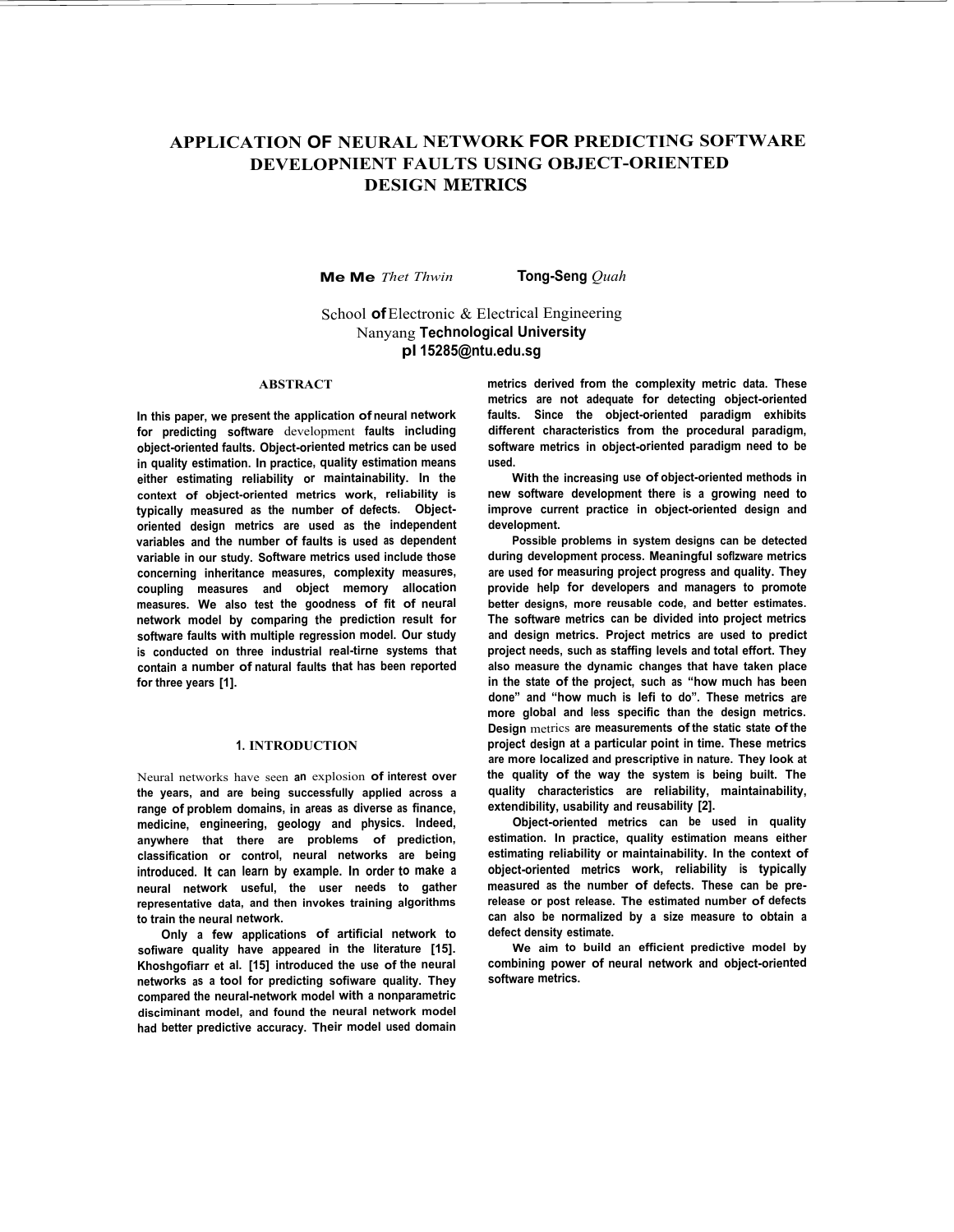# 2. **RELATED WORK** *2.* **RELATEDWORK**

- -

- -

Toshihiro Kamiya et al. [3] presented <sup>a</sup> method to, Toshihiro Kamiya et al. **[3]** presented a method to estimate the fault-proneness of the class in-the early selection phase, using several complexity metrics for objectoriented software. They introduced four checkpoints into the analysis/design/irnplementation phase, and estimate the **analysis/design/implementation** phase, and estimate the fault-prone classes using the applicable metrics at each, checkpoint. They estimate the fault-proness by using the multivariate logistic regression analysis.

Emanm and Melo [4] have performed to construct <sup>a</sup> Emanm and Melo [4] have performed to construct a logistic regression model to predict which classes in <sup>a</sup> logistic regression model to predict which classes in a future release of <sup>a</sup> commercial Java application will be future release of a commercial Java application will be faulty. The model was then validated on <sup>a</sup> subsequent faulty. The model was then validated on a subsequent release of the same application. Their results indicated that the prediction model had <sup>a</sup> high accuracy. They used that the prediction model had a **high** accuracy. They used ten design metrics, two defined by» Chidamber and ten design metrics, **two** defined by Chidamber and Kemerer [5] and eight by Briand et al [6]. Kemerer *[5]* and eight by Briand et a1*[6].*

In [7], the relationships between existing object-In [7], the relationships between existing objectoriented coupling, cohesion, and inheritance measures and the probability of fault detection in system classes during the probability of fault detection in system classes during testing explored empirically. Their univariate regression testing explored empirically. Their univariate regression analysis have shown that many coupling and inheritance measures are strongly related to the probability of fault detection in a class. Their multivariate' regression analysis results showed that by'using some of the coupling and inheritance measures, very accurate models could be inheritance measures, very accurate models could be derived to predict in which classes most of the faults derived to predict in which classes most of the faults actually lie. In order to draw more general conclusions actually lie. In order to draw more general conclusions and confirm the, results, they conducted the same study again using an industrial system developed by again using **an** industrial system developed by professional in [8]. *'* 〝 professional in**[SI.**

L. Briand et al. [9] built <sup>a</sup> fault-proneness prediction L. Briand et al. **[9]** built a fault-proneness prediction model based on <sup>a</sup> set of ОО measures using data collected model based on <sup>a</sup> set of 00measures using data collected from <sup>a</sup> mid-sized Java system using logistic regression from a mid-sized Java system using logistic regression analysis, and then applied the model to <sup>a</sup> different Java analysis, and then applied the model to a different Java system developed by' the same team. They then evaluated the accuracy the model's prediction in that system and the the accuracy the model's prediction in that system and the model's economic viability using <sup>a</sup> cost-benefit model. model's economicviability using a cost-benefitmodel.

In [10], empirical study was performed with the data In [lo], empirical study was performed with the **data** from <sup>a</sup> commercial Java appliéation using logistic from a commercial Java application using logistic regression. They found that Depth of Inheritance Tree regression. They found that Depth of Inheritance Tree (DIT) is a good measure of familiarity and, has a quadratic relationship with fault-proneness. Their quadratic relationship with fault-proneness. Their hypotheses were confirmed for Import Coupling to other classes, Export Coupling and Number ofChildren metrics. classes, Export Coupling and Number of Children metrics. The Ancestor based Import Coupling metrics were not The Ancestor based Import Coupling metrics were not associated with fault-proneness after controlling for the associated with fault-proneness after controlling for the confounding effect of DH. confounding effect of DIT.

Yida Mao, Н.А. Sahraoui and H. Lounis [11] Yida Mao, H.A. Sahraoui and H. Lounis **[ll]** proposed an experiment to verify three hypotheses about the impact of three internal characteristics (inheritance, the impact of three internal characteristics (inheritance, coupling and complexity) of 00 applications on coupling and complexity) of 00 applications *on* reusability. That verification was done through a machineleaming approach C4.5 [12]. To verify the hypotheses,

they used six inheritance metrics, 18 design coupling metrics, 12 code coupling metrics and 13 complexity metrics, 12 code coupling metrics and **13** complexity metrics. The results of their experiment show that the selected metrics can predict with <sup>a</sup> high level of accuracy selected metrics can predict with a **high** level of accuracy the classes that can be potentially reusable. The four predictive models obtained give <sup>a</sup> satisfactory results predictive models obtained give a satisfactory results (74% to 89% ofaccuracy). (74% to **89%**of accuracy).

## 3. DESIGN OF THE EMPIRICAL STUDY **3. DESIGN OF THE EMPIRICAL STUDY**

The objective of this study is to estimate how many faults are remaining in the programs. The use of object-oriented are remaining in the programs. The use of object-oriented software development techniques add new elements to software development techniques add new elements to software complexity in the software development process and in the software product. Traditional metrics are not and in the software product. Traditional metrics are not adequate for detecting object-oriented faults. Object-adequate for detecting object-oriented faults. Objectoriented faults that are strongly related to the ОО features oriented faults that are strongly related to the 00features and are introduced by these features such as inheritance and are introduced by these features such as inheritance and polymorphism. The object management faults that are related to object managemen<sup>t</sup> such as object copying, related to object management such as object copying, dangling reference, object memory usage faults and so on dangling reference, object memory usage faults and so on [1]. Our neural network model aims to predict the number **[l].** Our neuraI network model aimsto predict the number of all kinds of faults including object-oriented faults. We of all kinds of faults including object-oriented faults. We used software metrics including both object-oriented used software metrics including both object-oriented metrics and traditional complexity software metrics. In metrics and traditional complexity software metrics. In this study, we use software metrics concerning with this study, we use software metrics concerning with inheritance related measures, complexity measures, inheritance related measures, complexity measures, coupling measures and memory allocation measures. To coupling measures and memory allocation measures. To detect software faults, we selected the following metrics, detect software faults, we selected the following metrics, which are defined by Mei-Huei Tang et al. [1], Chidamber which aredefinedby Mei-HueiTang et al. **[I],** Chidamber and Kemerer [5]. and Kemerer *[5].*

# 3.1. Inheritance related measures **3.1. Inheritancerelated measures**

Inheritance is <sup>a</sup> kind of relationship among classes that Inheritance is a kind of relationship among classes that enables programmers to reuse previously defined objects, enables programmers to reuse previously defined objects, including variables and operations. Inheritance decreases including variables and operations. Inheritance decreases complexity by reducing the number of operations and complexity by reducing the number of operations and attributes, but this abstraction of objects can make attributes, but this abstraction of objects can make maintenance and design difficult. The following metrics are used to measure the depth and breadth of the inheritance hierarchy.

- Depth of Inheritance Tree (DIT) of a class is the length of the longest path from the class to the length of the longest path from the class to the root in the inheritance hierarchy. This determines the complexity of <sup>a</sup> class based on its ancestors, the complexity of a class based on its ancestors, since <sup>a</sup> class with many ancestors is likely to since a class with many ancestors is likely to inherit much of the complexity of its ancestors. inherit much of the complexity of its ancestors. The deeper <sup>a</sup> class is in the hierarchy, the greater The deeper a class is in the hierarchy, the greater the number of methods it is likely to inherit making it more complex to predict its behavior. making it more complexto predict its behavior.
- Number of Children (NOC) measures the number of immediate descendants of <sup>a</sup> particular class. of immediate descendants of a particular class.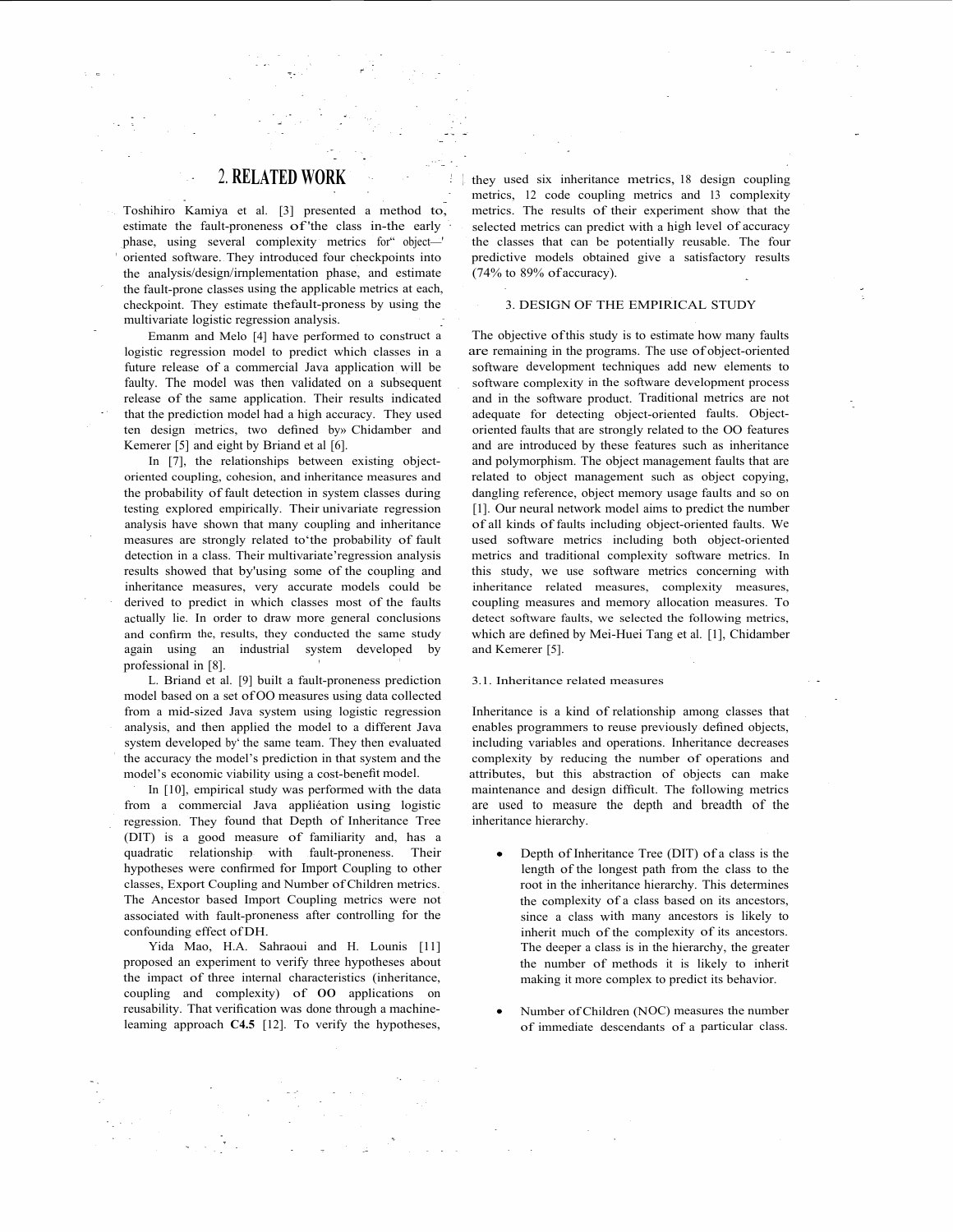This measures an amount of potential reuse of This measures an amount of potential reuse of the class. The more reuse a class might have, the more complex it may be, and the more classes more complex it may be, and the more classes are directly affected by changes in its are directly affected by changes in its implementation. implementation.

## **3.2.** Coupling measures **3.2. Coupling measures**

Coupling metrics measure the degree of inter dependence Coupling metrics measure the degree of inter dependence among the components of <sup>a</sup> sofiware system. High among the components of a software system. High coupling makes <sup>a</sup> system more complex; highly coupling makes a system more complex; highly interrelated modules are harder to understand, change or interrelated modules are harder to understand, change or correct. By minimize coupling, propagating errors across modules can be avoided. These metrics are as follows:

- Coupling Between Objects (CBO) is defined as *0* Coupling Between Objects (CBO) is defined as the number of other classes to which it is the number of other classes to which it is coupled. coupled.
- **<sup>о</sup>** Response For <sup>a</sup> Class (RFC) is the number of Response For a Class (RFC) is the number of methods that can potentially be executed in methods that can potentially be executed in response to <sup>a</sup> message received by an object of response to a message received by an object of that class. The response set of <sup>a</sup> class consists of that class. The response set of a class consists of the set of M methods ofthe class, and the set of the set of M methods of the class, and the set of methods directly or indirectly invoked by methods directly or indirectly invoked by methods in M. methodsin M.
- Inheritance Coupling (IC) provides the number Inheritance Coupling (IC) provides the number of paren<sup>t</sup> classes to which <sup>a</sup> given class is of parent classes to which a given class is coupled. A class is coupled to its parent class if one of its inherited methods is functionally one of its inherited methods is functionally dependent on the new or redefined methods in dependent on the new or redefined methods in the class.
- Coupling Between Methods (CBM) provides the *0* Coupling Between Methods (CBM) provides the total number of new/redefmed methods to which all the inherited methods are coupled. CBM all the inherited methods are coupled. CBM measures the total number of function measures the total number of function dependency relationships between the inherited dependency relationships between the inherited methods and new/redefmed methods.

#### 3.3. Complexity measures **3.3. Complexity measures**

In this study, the following metrics are used to evaluate In this study, the following metrics are used to evaluate the complexity of a class.

- Weighted Methods per Class (WMC) is defined as being the number of all member functions and as being the number of all member functions and operators defined in each class. operatorsdefined in each class.
- Average Method Complexity (AMC) provides Average Method Complexity (AMC) provides the average method size for each class. the average method size for each class.

## 3.4. Object/memory allocation measures **3.4. Objectlmemoryallocation measures**

A class with more obj eat/memory allocating activities A class with more objectlmemory allocating activities tends to introduce more the object management faults that are related to object managemen<sup>t</sup> such as object copying, are related to object management such as object copying, dangling reference, object memory usage faults and so on.

0 Number of Object/Memory Allocation metric Number of Objecthlemory Allocation metric measures the total number of statements that measures the total number of statements that allocates new object or memories in a class.

# 4. ElVIPHERICAL RESULTS **4. EMPHERICAL RESULTS**

The applications used in this study are three subsystems of an HMI (Human Machine Interface) sofiware, which is <sup>a</sup> an HMI (Human Machine Interface) software, which is a fully networked Supervisory Control and Data fully networked Supervisory Control and Data Acquisition system [1]. Subsystem A is <sup>a</sup> user interface-Acquisition system **[l].** Subsystem A is a user interfaceoriented program that consists of 20 classes. Subsystem B is real-time data logging process that defines 48 classes. is real-time data logging process that defines **48** classes. Subsystem C is <sup>a</sup> communication-oriented program that Subsystem C is a communication-orientedprogram that defines 29 classes. defines 29 classes.

We divided the data into training set, test set and We divided the data into training set, test set and production set. We extract 19 patterns of the total patterns to make the test set to preven<sup>t</sup> over training network so to make the test set to prevent over training network so they will generalize well on new data and 19 patterns to they will generalize well on new data and 19 pattems to make the production set to be used to test the network's make the production set to be used to test the network's results with the data the network has never seen before. results with the data the network has never seen before. The remainder 59 patterns are set for the training set. The remainder 59 patterns are set for the training set.

The Ward Network [17] is used in this investigation. The Ward Network **[17]** is used in this investigation. It is a Backpropagation network that has three slabs in the hidden layer. Hidden layers in neural network are known hidden layer. Hidden layers in neural network are known as feature detectors. A slab is <sup>a</sup> group of neurons. When as feature detectors. A slab is a group of neurons. When each slab in the hidden layer has <sup>a</sup> different activation each slab in the **hidden** layer has a different activation function, it offers three ways of viewing the data. We use function, it offers three ways of viewing the **data.**We use linear function to the output slab. It is useful for our linear function to the output slab. It is useful for **our** problem where the output is <sup>a</sup> continuous variable. It does problemwhere the output is a continuous variable.It does not represen<sup>t</sup> categories. Although the linear function not represent categories. Although the linear function detracts from the power of the network somewhat, it detracts from the power of the network somewhat, it sometimes prevents the network from producing outputs sometimes prevents the network from producing outputs with more error near the min or max of the output scale. with more error near the **min** or max of the output scale. In other words the results may be more consistent In other words the results may be more consistent throughout the scale with smaller learning rates, throughout the scale with smaller learning rates, momentums, and initial weight sizes. We use hyperbolic momentums, and initial weight sizes. We use hyperbolic tangent (tanh) function is used in one of the slabs of tangent (tanh) function is used **in** one of the slabs of hidden layer because it is better for continuous valued hidden layer because it is better for continuous valued outputs especially if the linear function is used on the outputs especially if the linear function is used on the output layer. Gaussian function is used in one of the slabs of hidden layer. This function is unique, because unlike of hidden layer. This function is unique, because unlike the others, it is not an increasing function. It is the classic bell shaped curve, which maps high values into low ones, bell shaped curve, which maps high values into low ones, and maps mid-range values into high ones. Gaussian and maps mid-range values into high ones. Gaussian Complement is used in one ofthe slabs of hidden layer to Complementis used in one of the slabs of hidden layer to bring out meaningful characteristics in the extremes ofthe bring out meaningful characteristicsin the extremesof the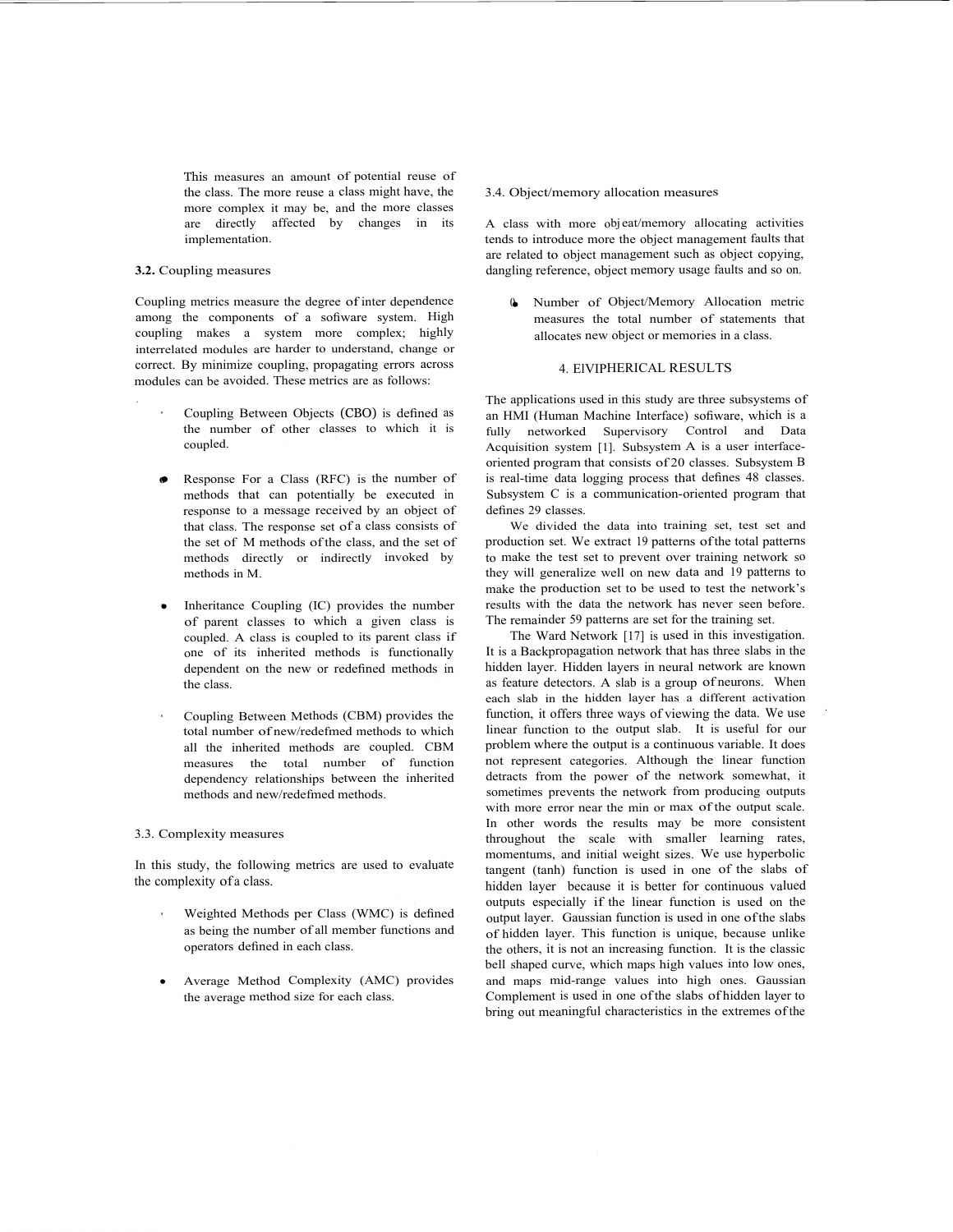**data.** The learning rate and momentum are set to 0.1 and **data.** The learning rate and momentum are set to**0.1**and initial weight is set to 0.3. initial weight is set to**0.3.**

To measure of the goodness of fit of the model, we To measure **of** the goodness of fit of the model, we use the coefficient of multiple determination (R—square), use the coefficient of multiple determination (R-square), the coefficient of correlation(r), r-square, mean square the coefficient of correlation(r), r-square, mean square error, mean absolute error, minimum absolute error and error, mean absolute error, minimum absolute error and maximum absolute error.

Coefficient of correlation (r) (Pearson's Linear Coefficient of correlation (r) (Pearson's Linear Correlation Coefficient) is <sup>a</sup> statistical measure of the Correlation Coefficient) is a statistical measure of the strength of the relationship between the actual versus predicted outputs. The <sup>r</sup> coefficient can range from -1 to predicted outputs. The r coefficient can range from **-1** to +1. The closer <sup>r</sup> is to 1, the stronger the positive linear **+l.** The closer r is to **1,** the stronger the positive linear relationship, and the closer <sup>r</sup> is to —1, the stronger the relationship, and the closer r is to**-1,** the stronger the negative linear relationship. When r is near 0, there is no linear relationship.

$$
r = \frac{s_{xy}}{\sqrt{s_{xx} s_{yy}}}
$$
  
\n
$$
s_{xx} = \sum x^2 - \frac{1}{n} (\sum x)^2
$$
  
\n
$$
s_{yy} = \sum y^2 - \frac{1}{n} (\sum y)^2
$$
  
\n
$$
s_{yy} = Z \overline{y} + \frac{1}{\overline{z}} (Z \overline{y}) (\overline{Z} \overline{y})
$$

Where n equals the number of patterns, x refers to the set of actual outputs, and y refers to the predicted output. of actual outputs, and y refersto thepredicted output.

Coefficient of multiple determination (R2) is a statistical indicator. It compares the accuracy of the model to the accuracy of a trivial benchmark model wherein the prediction is just the mean of all of the samples. It can range from 0 to 1, and a perfect fit would result in an Rsquare value of 1, <sup>a</sup> very good fit near 1, and <sup>a</sup> very poor square value of**1,** a very good fit near **1,** and a very poor fit less than 0. It is calculated as follows:

$$
R^{2} = 1 - \frac{\sum (y - \hat{y})^{2}}{\sum (y - \bar{y})^{2}}
$$

where y is the actual value for the dependent variable,  $\mathbf{\dot{y}}$ is the predicted value of y and *j* is the mean of the y values. values.

| $r^{\bf a}$                    | Regression  | Neural Network |
|--------------------------------|-------------|----------------|
| R-square                       | 0.806521172 | 0.943334217    |
| r correlation<br>r câeffickæt) | 0.91861     | 0.93667        |
| r-square                       | 0.84384     | 0.877346       |
| Mean square error              | 1.2627      | 1.0419         |
| Mean absolute error            | 0.854763    | 0.787345       |
| Min absolute error             | 0.10609     | 0.010182       |
| Max absolute error             | 2.57276     | 2.1703         |

Table 1. Analysis result from two models



[Figure 1. Prediction results ofneural network model and Figure **1.** Prediction results **of** neural network model and regression model

Table 1 shows these values that are obtained from the Table **1** showsthese values that are obtained from the regression model and neural network model for the regression model and neural network model for the production set. Figure l displays the comparison of production set. Figure 1 displays the comparison of prediction result from these models. prediction result fromthese models.

## 5. **CONCUSIONS** *5.* **CONCUSIONS**

This empirical study presents the prediction of faults in This empirical study presents the prediction of faults in three industrial real-time systems using <sup>a</sup> multiple three industrial real-time systems using a multiple regression model and <sup>a</sup> neural network model. From the regression model and a neural network model. From the results presented above, object-oriented metrics appear to results presented above, object-oriented metrics appear to be useful to predict the number of faults. Moreover, be useful to predict the number of faults. Moreover, neural network model can predict the number of faults more exactly than multiple regression model for sofiware more exactly **than** multiple regression model for sohare engineering data. engineering data.

### 6. ACKNOWLEDGMENTS *6.* **ACKNOWLEDGMENTS**

The authors would like to thank Associate Professor Dr. The authors would like to thank Associate Professor **Dr.** Mei-Hwa Chen, Computer Science Department, Mei-Hwa Chen, Computer Science Department, University at Albany, State University of New York, for allowing us to test our model with data they had collected allowing us to test our model with data they had collected from industrial real-time systems [1].

## 7. REFERENCES **7. REFERENCES**

[1] Mei-Huei Tang, Ming-ng Kao, Mei-Hwa Chen,"An **[l]** Mei-Huei Tang, Ming-Hung Kao, Mei-Hwa Chen."An empirical study on object-oriented metrics", Proceedings ofthe empirical study on object-orientedmetrics", *Proceedings ofthe* Sixth IEEE International Symposium on Software *Metrics,* pp. *Sixth IEEE International Symposium on Sofhyare Metrics,* **pp. 242-249, 1999. 242-249. 1999.**

[2] Mark Lorenz, Jeff Kidd, Object-Oriented Software *Metrics,* **[2]** Mark **Lorenz, Jeff Kidd,***Object-Oriented Sojhvare Metrics,* Prentice Hall Object-Oriented Series, 1994.

[3] T. Kamiya, Kusumoto, S., K. Inoue, "Prediction of faultproneness at early phase in object-oriented development", Proceedings of the Second IEEE International Symposium on *Proceedings of the Second IEEE International Svmposium on* Object-Oriented *Real-Time* Distributed Computing, pp., 253- *Object-Oriented Real-Time Distributed Computing,* pp., **253-** 258, 1999. **258,1999.**